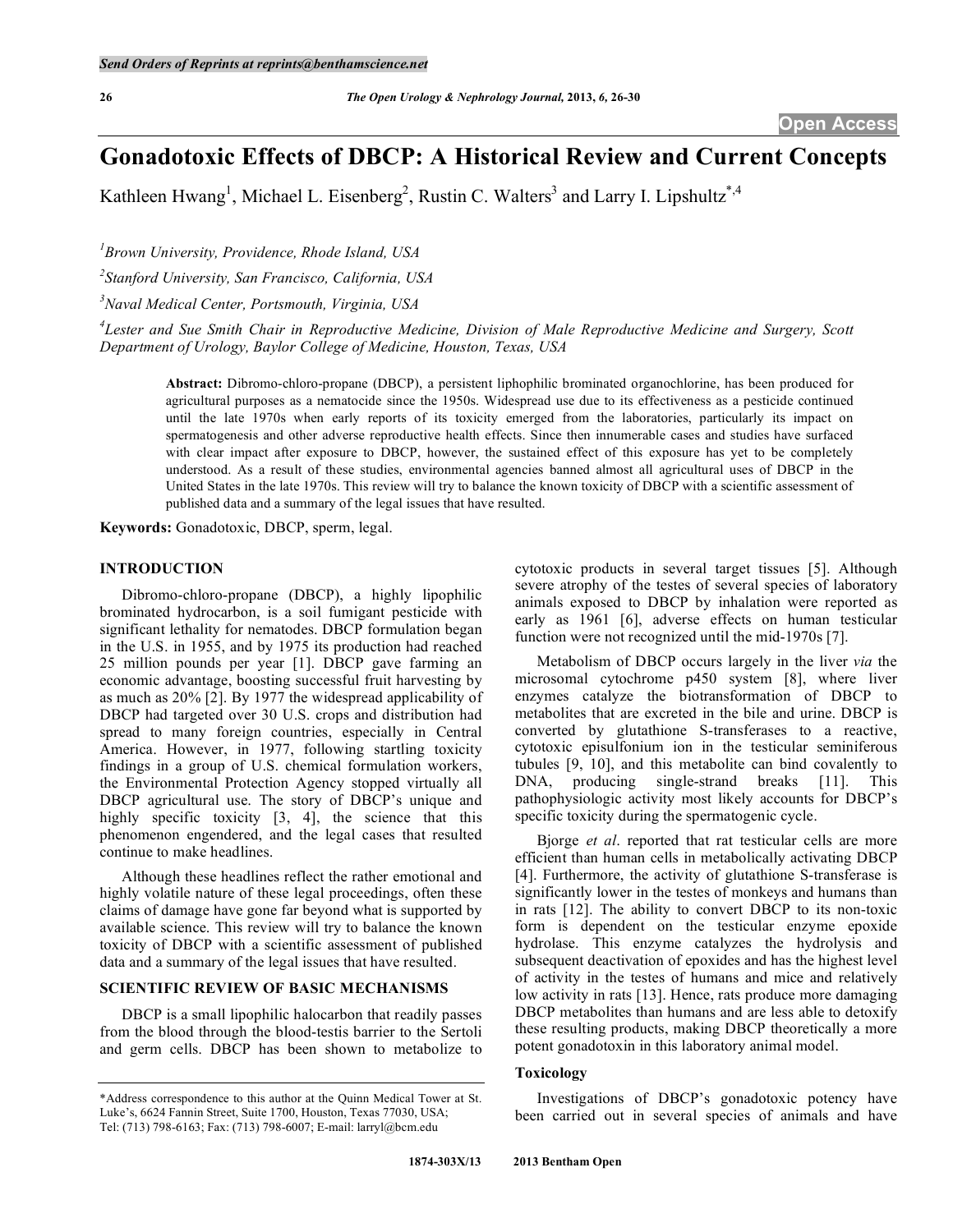demonstrated that the spermatotoxic effects of DBCP are dose-, route-, and species-dependent. Inhaled DBCP is much more toxic than ingested DBCP, as the liver removes much more of the ingested chemical before it reaches and damages the testes [14]. The susceptibility of animals to DBCP is quite species-specific. Rabbits appear to be the most sensitive with an approximately 10-fold higher sensitivity than rats to inhaled DBCP [15, 16]. Foote *et al*. also observed that testicular injury was associated with lower drinking water levels in rabbits than in rats [17]. Interestingly, mice and hamsters are relatively insensitive to testicular damage by DBCP [13, 18].

 Investigators have clearly demonstrated that DBCP is biotransformed to a greater extent to metabolites that covalently bind to the cells' DNA in rat testicular cells as compared to human testicular cells *in vitro* [11]. Investigators found a DBCP concentration-dependent increase in single-strand DNA breaks in rat DNA but no significant damage in human DNA was found at any concentration tested [11]. This evidence suggests that testicular epithelium in humans receives a lower DBCP dose, metabolically activates less, detoxifies more, and experiences significantly less DNA damage and cytotoxicity than that in rats in response to equivalent DBCP inhalation exposures.

Taking into account this species specificity and the comparatively low impact of DBCP on human DNA, it is little wonder that Torkelson [6] arbitrarily suggested a five times lower human concentration limit, i.e., 20% of the lowest dose (5ppm) that he tested in rats.

#### **IDENTIFICATION OF INITIAL HEALTH IMPACT**

#### **Clinical Experience and Work Exposure**

 The human gonadotoxicity of DBCP was first discovered at the Occidental Chemical Company in Lathrop, California [7]. Subsequent studies of factory workers established the dose-dependent effects of DBCP on the testis as well as the subsequent recovery of spermatogenesis in many affected men. While the factory studies conclusively established the effects of DBCP on male fertility for those with direct contact, the agricultural studies that followed appear inconclusive, reflecting the variability in DBCP exposure, reporting, and the various methods of DBCP application and formulation. Moreover, other methodologic limitations have been noted (vide infra). To date, it is uncertain if routine agricultural DBCP exposure involves concentrations high enough to impair a male worker's reproductive potential.

## **Factory Studies**

 In 1977, several workers at a chemical plant in California were noted to have impaired fertility [7]. The number of employees manufacturing DBCP was relatively small, but many of them were of reproductive age. A relatively high percentage of these formulators discovered that they were having difficulty conceiving after they began working in the DBCP production division. Eventually, six formulators were evaluated with semen analyses, and surprisingly, all men were found to be azoospermic or severely oligospermic. An outside medical consultant was then hired, and eventually the entire division was evaluated. Of the 36 men in the division, 11 had previously undergone vasectomy. Semen

analyses from the remaining 25 men showed 9 (36%) with azoospermia and 3 (12%) with oligospermia  $\langle 20 \text{ million} \rangle$ sperm/mL). Interestingly, there was a time-dependent effect. Those workers with the longest exposure  $(\geq 36$  months) had the most severely depressed counts  $($  1 million), while those with the shortest exposure had normal semen parameters. Serum follicle-stimulating hormone (FSH) and luteinizing hormone (LH) levels were elevated in the affected men, while testosterone and physical examinations were normal. Biava *et al*. biopsied the testes of several of the Lathrop workers and found altered or absent spermatogenesis, with the most severely affected men having no remaining spermatogenic cells [19].

 Subsequently, a comprehensive study of a larger group of of the plant's 310 employees was undertaken. Of 196 men examined, 142 underwent a semen analysis. Of the 142 men who had not had a previous vasectomy, 107 had been exposed to DBCP and 35 had had no exposure. Of the exposed men, 13.1% were azoospermic and 32.6% were oligospermic. In contrast, the nonexposed group included only 2.9% azoospermic and 5.7% oligospermic men [20].

 When these men were first identified, the role of DBCP as an important gonadotoxin was uncertain, as over 100 chemicals were being used or manufactured in the plant. The existing air levels of DBCP in the factory were measured at 0.4ppm (8-hour time-weighted average), well below the 1ppm level recommended by Torkelson *et al*. [6]. After a review of all the affected workers' employment history, it was determined that DBCP was a common exposure and the likely cause of their testicular failure [21].

 Almost concurrently, and with some uncertainty remaining about the magnitude of DBCP's gonadotoxic effects, Lipshultz *et al*. in 1979 further explored the relationship of DBCP and altered testicular function in two diverse factory settings. The authors studied DBCP production workers at chemical plants in Colorado and Alabama. The Colorado plant manufactured DBCP from 1956 to 1976, and the Alabama plant manufactured DBCP from 1976 to 1977. In all, the exposed group included 64 men from Colorado and 71 from Alabama. The unexposed group included 20 men from Colorado and 37 from Alabama. Of the exposed men from Colorado, 22% were oligospermic (<20 million/mL) compared to 10% of nonexposed men. In addition, 7% of the exposed men were azoospermic in contrast to none of the unexposed. At the Alabama facility, 17% of the exposed men and 9% of the nonexposed men were oligospermic. In Mobile, furthermore, 2% of the exposed men were azoospermic in contrast to none of the unexposed. The authors went on to determine that duration as well as the level of exposure to DBCP predicted the degree of testicular failure. This "quality of exposure" was factored into the evaluation of data from both sites by using a job-related magnitude-of-exposure factor. Indeed, employees at both facilities with greater exposure had lower sperm densities. Interestingly, the exposure required to impair sperm production was less at the Alabama site, probably because of its more recent production and suggesting that recovery of spermatogenesis, as most likely had occurred in Denver, was also possible [22]. This concept of "recovery" was supported by a subsequent study of 14 workers in Mobile by Lantz *et al*. These investigators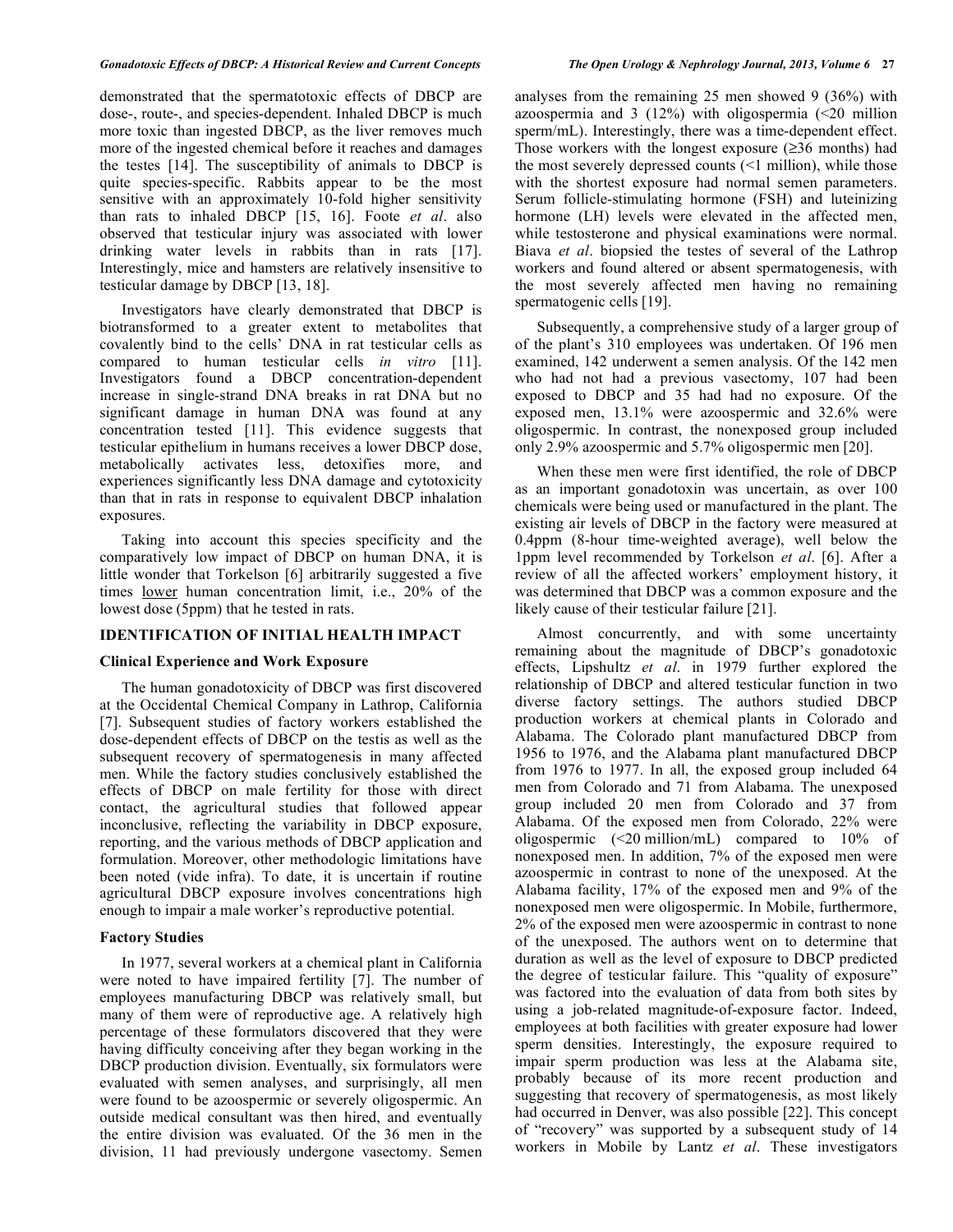demonstrated improvement of sperm count when they reevaluated men 18 to 21 months after their last DBCP exposure [23].

 Egnatz *et al.* examined the Dow Chemical Company experience at a Midland, Michigan, factory. Production occurred at the facility from 1957 to 1975, and the study was undertaken beginning in 1977. In all, 232 workers with potential DBCP exposure were compared to 97 nonexposed workers. The authors found that those workers with the highest and most recent DBCP exposure had significantly lower concentrations of sperm production. In contrast, men with more distant, indirect, or intermittent exposure had semen counts that were not significantly different from the nonexposed groups. The lack of association with distant or even intermittent exposure again suggested the recovery of testicular function following cessation of DBCP exposure [24].

 Scharnberger *et al*. studied workers at an Arkansas plant [25]. The authors stratified the 86 Arkansas workers into three exposure categories, based on time and quality of exposure. Of the men in the highest exposure category, 14 of the 18 men (78%) were found to be azoospermic. In a very different part of the world, Potashnik and colleagues examined 23 employees of an Israeli DBCP manufacturing plant. Focusing on men in the highest exposure group (>100 hours), they found 12 men (52%) to be azoospermic. Five of these azoospermic men had last been exposed 1 to 5 years prior to evaluation [26].

 Follow-up from many of these factory studies has since been published. As suggested by earlier works, recovery from oligospermia or azoospermia following cessation of DBCP exposure is possible (Table **1**) [27-30]. This improvement in sperm production usually is seen within 16 months [21, 23]. In fact, only one study found no differences in semen parameters when DBCP-exposed and nonexposed men were compared several years after cessation of DBCP manufacturing [24]. Nevertheless, despite multiple reports documenting recovery of spermatogenesis, reinitiation of spermatogenesis did not occur in all affected men.

### **Agricultural Studies**

 A study of California pesticide applicators by Glass *et al*. concluded that men who had been exposed to DBCP for more than 2 months in the previous year had a statistically significant but clinically unimportant decrease in sperm count and an increase in FSH compared to that in other men at other exposure durations. Importantly, the authors concluded that there was no significant alteration in the rate of clinical infertility [31]. Closer examination suggests the

 Sandifer and colleagues evaluated men with different occupations who were all involved in the DBCP agricultural setting to determine how specific exposure may play a role in promoting testicular failure. Seventy-six DBCP workers from 6 states were examined. The median sperm counts for formulators (12.1 million/mL), applicators (2.7 million/mL), and farmers (17.8 million/mL) were below those for researchers (101.5 million/mL) and salesmen (73.0 million/mL) [34]. As in the Glass *et al*. study, the authors found no persons who desired more children but were "infertile," suggesting that there was no effect on clinical fertility. The study is somewhat difficult to interpret, given that rather than using a geographically relevant control, a reference group from New York City was used. Moreover, just as there are known geographic variations in semen production, there are also known socioeconomic and lifestyle factors, such as social class or lifestyle habits, that affect semen parameters yet were not considered [35]. It is important to note that formulators, farmers, and applicators likely represent socioeconomic groups distinctly different from those of salesmen or researchers.

 Investigations performed on Hawaiian workers showed conflicting results. Takahashi and colleagues performed a study on men working in Molokai. Unfortunately, DBCP exposure could not be quantified. Nevertheless, they found that 23% of the agricultural workers were oligospermic, and 54% had low sperm counts compared to 14% of a reference group. While the investigators found significant differences in sperm concentration, there were no effects on the cohort's fertility, infant mortality, or birth defects. While the authors attempted to account for marijuana use, only self-reported drug use data was collected, and the men were excluded rather than controlled for the exposure in the analysis of DBCP exposure. In addition, a convenience sample, consisting of infertile men evaluated at a gynecologic clinic and volunteers from the general public who lived in the area, was utilized rather than non-DBCP-exposed agricultural workers, who would have made an ideal control group. Because there was no accounting for other exposures of agricultural workers (i.e., other pesticides or recreational drugs) and sociodemographic variables, the reference comparison group likely was not valid [36].

**Table 1. Factory Studies that Address Recovery of Spermatogenesis** 

| <b>Study</b>                 | Year | Follow-Up<br>(Years) | <b>Exposed</b><br>Men | <b>Azoospermic</b><br>Men $(n)$ | Azoospermia<br>Recovery $\%$ (n) | Oligospermic<br>Men $(n)$ | Oligospermia<br>Recovery $\%$ (n) |
|------------------------------|------|----------------------|-----------------------|---------------------------------|----------------------------------|---------------------------|-----------------------------------|
| Whorton $&$ Milby [29]       | 1980 |                      | 21                    | 12                              | 0(0)                             |                           | 67(6)                             |
| Potashnik [30]               | 1983 |                      | 20                    | 13                              | 31(4)                            |                           | 71(5)                             |
| Potashnik & Yanai-Inbar [31] | 1987 |                      | 15                    |                                 | 38(3)                            |                           | 43 $(4)$                          |
| Potashnik & Porath [32]      | 1995 | 17                   |                       |                                 | 33(3)                            |                           | 50(3)                             |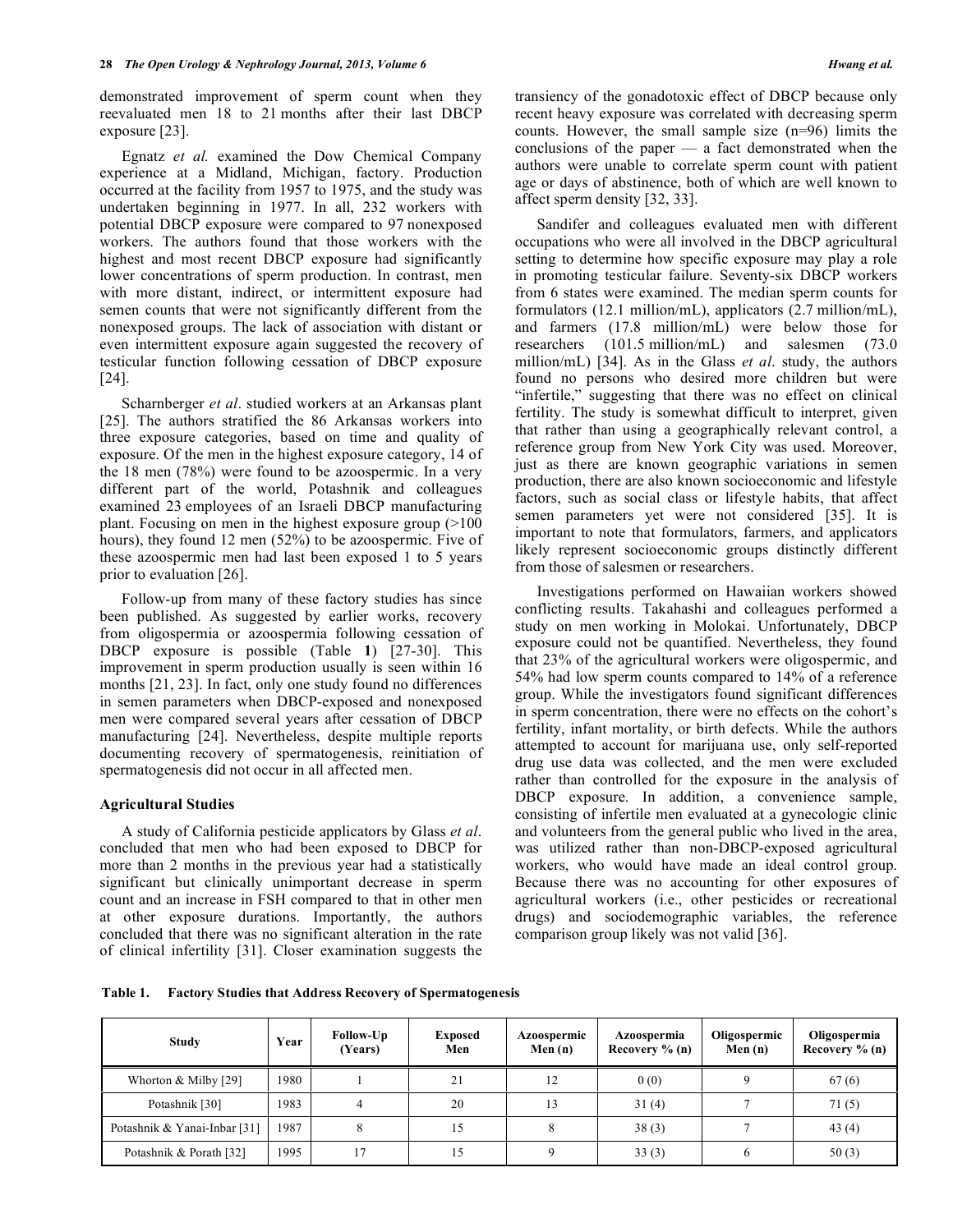In contrast, other studies on Hawaiian pineapple workers followed the men longitudinally and collected semen analyses at intervals and compared estimated DBCP exposures. In these instances, no significant differences were found in semen values based on DBCP exposure levels [21].

 In addition to its application and formulation in developed countries, DBCP was also used in less developed countries. Ramirez and Ramirez studied 72 men who presented to a health clinic in Costa Rica "quejandose de no poder engendrar" (complaining about their inability to procreate). The men had applied DBCP in the district of Rio Frio. The authors found a negative correlation between exposure to DBCP and sperm counts, and on the basis of these findings, they looked at another 600 workers without fertility concerns and found "similar results" [37].

 The article has been criticized due to several methodologic limitations. Of the original 72 men in the cohort, 20 (27.8%) were excluded for "ailments that have a close etiologic relationship with sterility"; these exclusion criteria were poorly defined. The term "sterile" was used loosely and included men with oligospermia. In addition, a correlation coefficient to examine the association between two continuous variables (i.e., sperm count and DBCP exposure) can be inaccurate, as it can be quite sensitive to outliers [38]. Furthermore, no data on the methods of quantitating DBCP exposure or timing of DBCP exposure in relation to semen analyses were given, nor was other information on the sociodemographic characteristics of the applicators provided. Even the age of the applicators was not examined, a fact that is relevant, given that animal data suggests that the age of exposure significantly impacts DBCP's potential gonadotoxicity [39]. Marijuana use is known to be common in this region of Costa Rica, and this variable was not assessed. Moreover, the lead author of the study acknowledged that men with multiple episodes of gonorrhea urethritis were also from the highest DBCP exposure group, suggesting that other common risk factors may also explain the putative relationship between DBCP exposure and sperm quality but were not critically examined.

 In summary, studies examining agricultural DBCP exposure suffer from methodologic deficiencies that limit the interpretation of their conclusions. Lack of adequate control groups and the inability to provide control of sociodemographic and illicit drug use all weaken the current studies. In addition, there is no allowance for the great variability in DBCP exposure and reporting resulting from the various methods of DBCP application and formulation (e.g., manual injection of nematicide at the base of the tree versus use of irrigation systems; controlled preparatory mixing practices, and inconsistent use of protective clothing, etc.).

 While DBCP exposure in factory workers is certain, and prior exposure has caused prolonged yet reversible oligospermia and azoospermia, any sustained significant effect on agricultural workers remains to be clearly identified and understood.

### **LEGAL JOURNEY**

 Just as fascinating as the physiologic impacts of DBCP are the legal ramifications following its identification as a human gonadotoxin. After the initial findings of toxicity in factory workers at the Occidental Chemical plant in Lathrop, California, the Environmental Protection Agency (EPA) and the State of California ordered a temporary ban on the sale and use of DBCP in 1977 [40]. In 1979, this temporary ban was made permanent by the EPA everywhere in the United States, except for a one year extension for pineapple farming in Hawaii [40].

 The first punitive legal action involving the effects of DBCP exposure was *Arnett v. Dow Chemical Company* in 1983 [41]. The plaintiffs included six factory workers from the Occidental Corporation factory in Lathrop, California, where workers were exposed to DBCP while formulating pesticides. Subsequent tests showed that these workers had zero or "below-normal" sperm counts. The court ruled in favor of the six plaintiffs in the form of a substantial judgment. From this point, the focus of DBCP-related cases shifted not only from industrial to agricultural exposure but also to foreign plaintiffs, a shift that depended on poorly conceived and executed scientific studies.

 Despite the lack of substantive scientific data indicating a causal relationship between testis failure and the agricultural application of DBCP, extensive litigation continued and extends even to the present day. Driven by suspect putative data, international political ambitions, and potentially large settlements, the legal journey reads like a Hollywood movie. The first case to be litigated involved mainly Central American plaintiffs and settled before trial. In 2001, however, fueled by a local surge of support, the Nicaraguan government enacted Special Law No. 364, which retrospectively imposed liabilities on foreign companies that had manufactured or used DBCP in Nicaragua [41]. Not only was Nicaraguan jurisdiction in question but also whether the legal standard of "innocent until proven guilty" had been breached. Agricultural-based legal cases, however, became headline news with several rulings in California, including *Tellez v. Dole*, *Mejia v. Dole*, and *Rivera v. Dole*. Inconsistencies in the plaintiffs' stories and suspicions of the defendants' lawyers led to the discovery of plaintiff lawyer misconduct and witness fraud (some of the "sterile" plaintiffs were found to have fathered children), as well as falsified laboratory reports and work certificates [42].

 The one case that did rule on the scientific implications of agricultural exposure is the case *Osorio v. Dole*. In 2009, U.S. District Court Judge Paul Huck noted, "To date, over 20 medical studies have attempted to analyze the relationship between DBCP and male sterility. But of the six types of sperm impairments listed in the Judgment, only azoospermia has been linked to DBCP exposure, and only in the factory setting — never to farm workers" [43]. Another legal issue dealt with plaintiffs who fathered children after being exposed to DBCP, and Judge Huck reported, "Reoccurrence of sterility following childbirth cannot, as a matter of medical and scientific fact, be the result of prior DBCP exposure" [43].

 Although there have been multiple twists and turns in the legal journey of DBCP, the ride is not over. Trials of other "plaintiffs" — whether real or contrived — are waiting. What the eventual outcome will be is far from certain, but the courtroom drama of the DBCP story is a fascinating study in the confluence of science, multinational corporations, and the legal system.